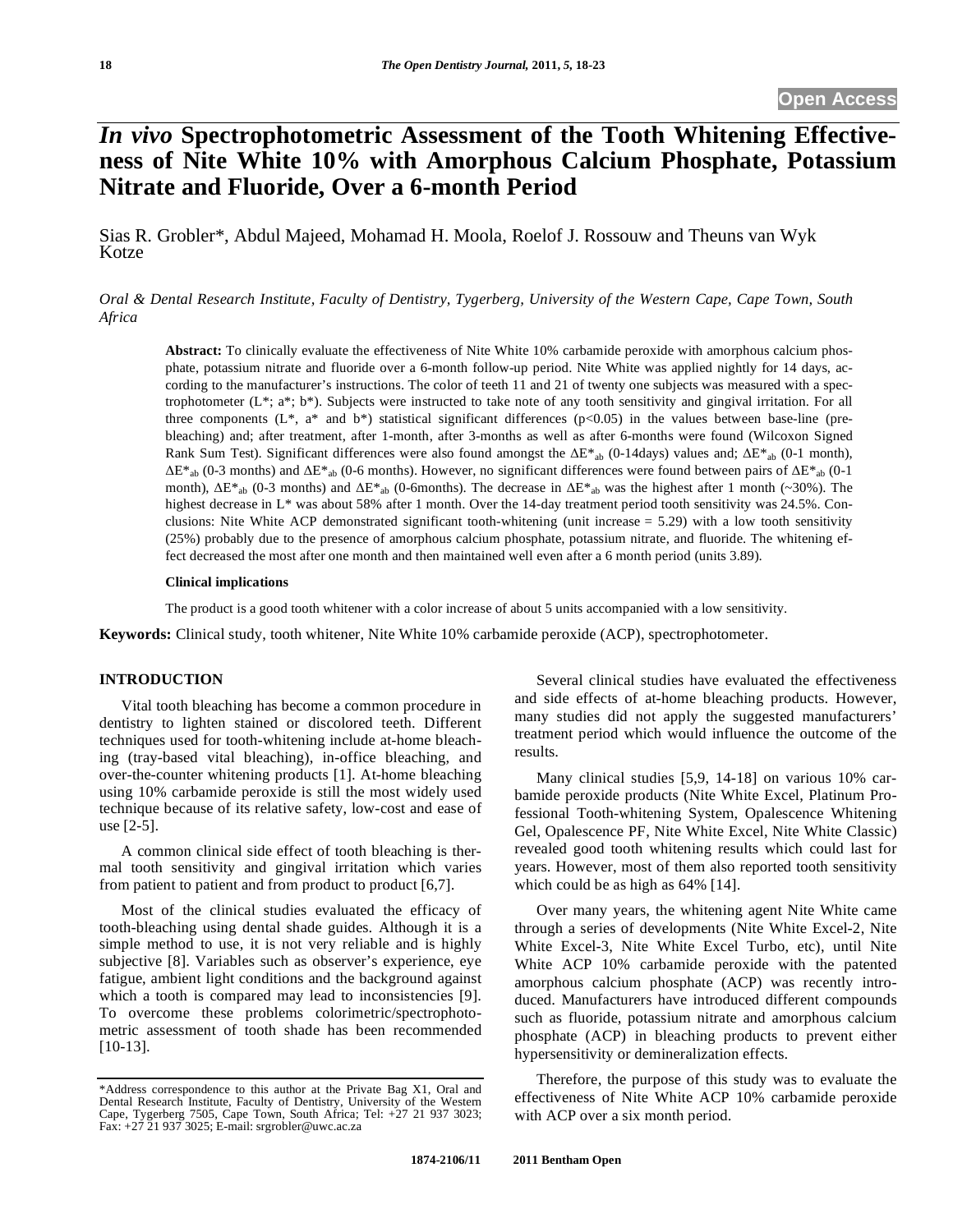## **MATERIALS AND METHODS**

This study evaluated the effectiveness and side effects of a tray-based home bleaching system Nite White® ACP containing 10% carbamide peroxide, potassium nitrate, amorphous calcium phosphate and fluoride (Discuss Dental, Culver City, CA, USA).

Twenty one volunteers (students, faculty staff) willing to have their teeth whitened were enrolled in the study. Only subjects 18 years of age or above who had sound maxillary incisors, free of caries, restorations, and no crowns with tooth color A2 or darker were included. Subjects with generalized tooth sensitivity, poor oral hygiene, presence of fluorosis or tetracycline staining, on any medical treatment, previous use of bleaching products and pregnant or lactating women were excluded. The study was approved by the Ethics Committee of the University of the Western Cape. All participants included in the study signed an informed consent form after full explanation of the project.

At the initial examination visit, alginate impressions were recorded and models were poured in yellow stone. Study models were trimmed and the maxillary bleaching trays were fabricated from 1 mm soft tray material (Discuss Dental, Culver City, CA, USA) using a vacuum forming technique. The labial surfaces of teeth on models were not blocked for treatment. Trays were trimmed on the labial and lingual surfaces incisal to the free gingival margin, creating a scalloped pattern.

All participants received a prophylaxis with a fluoride containing prophylaxis paste (Nupro Supreme, Dentsply Int, York, PA, USA) to remove the external stains at least two weeks prior to beginning the study. All participants were given verbal and written instructions about the use of the material. The bleaching material (Nite White ACP 10% carbamide peroxide) was administered overnight for 14 days using the customized bleaching trays. Participants were instructed to brush twice a day with toothpaste provided to standardize the fluoride levels and oral hygiene. The complete treatment process was according to the manufacturer's instructions.

A sensitivity sheet was given to all participants to record any tooth sensitivity experienced during the 14-day treatment period in one of five categories: 1- none, 2-mild, 3 moderate, 4- considerable, 5- severe.

Objective tooth color measurements of maxillary central incisors were taken using a spectrophotometer (CM-2600d, Konica Minolta Sensing, Inc., Japan) with a 6 mm diameter probe. The spectrophotometer (Konica Minolta Sensing, Inc., Japan) measured the color of teeth based on CIE L\*a\*b\* color space system defined by the International Commission on Illumination [19]. Before use, the spectrophotometer was calibrated as outlined by the manufacturer. The color of an area (6 mm) at the centre of the crown of each maxillary central incisor (11 and 21) was measured three times with the spectrophotometer. The average of three measurements was considered as the measured value. The measurements were performed after the prophylaxis prior to bleaching (baseline), after 14 days of treatment (end of active bleaching period), as well as after 1 month, 3-months and 6-months.

Differences in individual color components ( $\Delta L^*$ ,  $\Delta a^*$ and  $\Delta b^*$ ) at the mentioned different time intervals were calculated, while total color differences were measured using the formula:  $\Delta E^*$ <sub>ab</sub> [19].

Data were analyzed using the Wilcoxon Signed Rank Sum Test on a significance level of 5%.

# **RESULTS**

Before treatment (at base-line), no significant differences were found in all three different components  $(L^*, a^*$  and  $b^*)$ between teeth 11 and 21 (Wilcoxon Signed Rank Sum Test). Therefore, the values for teeth 11 and 21 were subsequently pooled for any further analysis. For all three components  $(L^*, a^*$  and  $b^*)$  statistical significant differences (p<0.05) in the values (Figs. **1-3**) between base-line (pre-treatment), and



**Fig. (1).** The 25 percentile, median and 75 percentile differences in the L\* values between the base-line (before treatment) and after treatment (14 days), after 1-month, 3-months and after 6-months.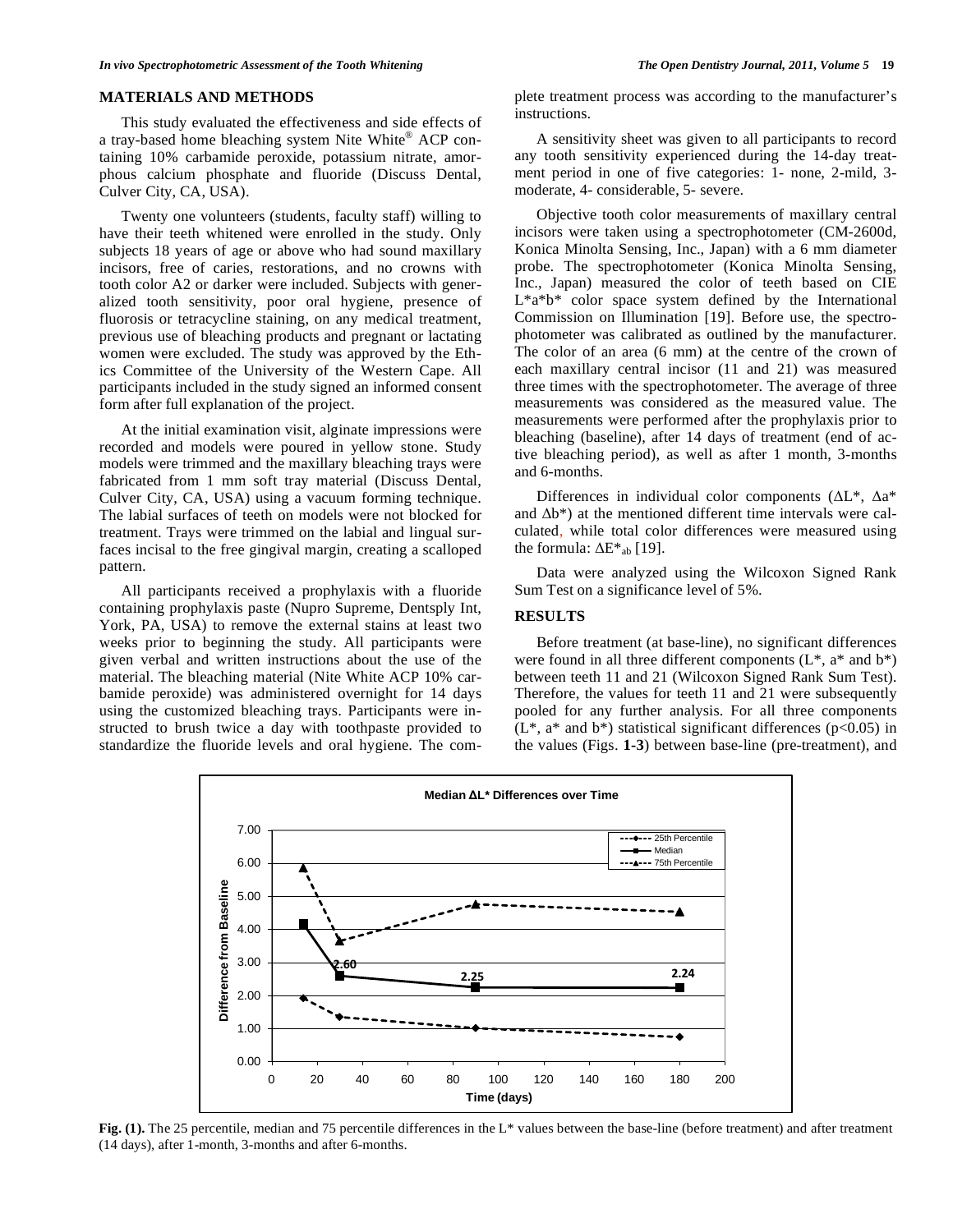

**Fig. (2).** The 25 percentile, median and 75 percentile differences in the a\* values between the base-line (before treatment) and after treatment (14 days), after 1-month, 3-months and after 6-months.



**Fig. (3).** The 25 percentile, median and 75 percentile differences in the b\* values between the base-line (before treatment) and after treatment (14 days), after 1-month, 3-months and after 6-months.

after treatment (14 days later), after 1 month, after 3 months as well as after 6 months were found (Wilcoxon Signed Rank Sum Test). For all three components, significant differences (decrease) were found between just after treatment and 1 month, 3 months as well as after 6 months (Wilcoxon Signed Rank Sum Test). However, no significant differences were found in the median values of the three components amongst a 1-month, 3-months and 6-months period.

Significant differences were found in the median  $\Delta E^*$ <sub>ab</sub> (0-14days) values and  $\Delta E^*$ <sub>ab</sub> (0-30days),  $\Delta E^*$ <sub>ab</sub> (0-1month),  $\Delta E^*$ <sub>ab</sub> (0-3 months) and  $\Delta E^*$ <sub>ab</sub> (0-6 months). However, no significant differences were found between pairs of  $\Delta E^*$ <sub>ab</sub> (0-30days),  $\Delta E^*$ <sub>ab</sub> (0-3 months) and  $\Delta E^*$ <sub>ab</sub> (0-6months). Although there was a decrease in  $\Delta E^*$ <sub>ab</sub> from after treatment to 1 month (30%), to 3 months (37%) and to 6 months (28%), it was not statistically significant (Fig. **4**). The median decrease in  $\Delta L^*$  from after treatment was about 36% after 1 month

with a further decrease to  $~46\%$  after 3 months where it more or less stabilized for at least 6 months (Fig. **1**). The median a\* value decreased over time from ~12% after 1 month to 33% after 3 months and ~35% after 6 months (Fig. **2**). The median b\* values also decreased, with ~29% after 1 month,  $\sim$ 41% after 3 months and  $\sim$ 42% after 6 months (Fig. **3**).

Of the 21 subjects, 12 (57%) experienced tooth sensitivity at some point during the active bleaching period of 14 days. The majority of the subjects intermittently experienced only mild sensitivity up to 6 days or less with an average duration of 38 minutes per day. Only 4 subjects experienced sensitivity for more than 9 days with moderate to severe sensitivity of short duration (10 minutes) for 2 to 3 days. The duration of sensitivity was more in the first week of bleaching than in the second week.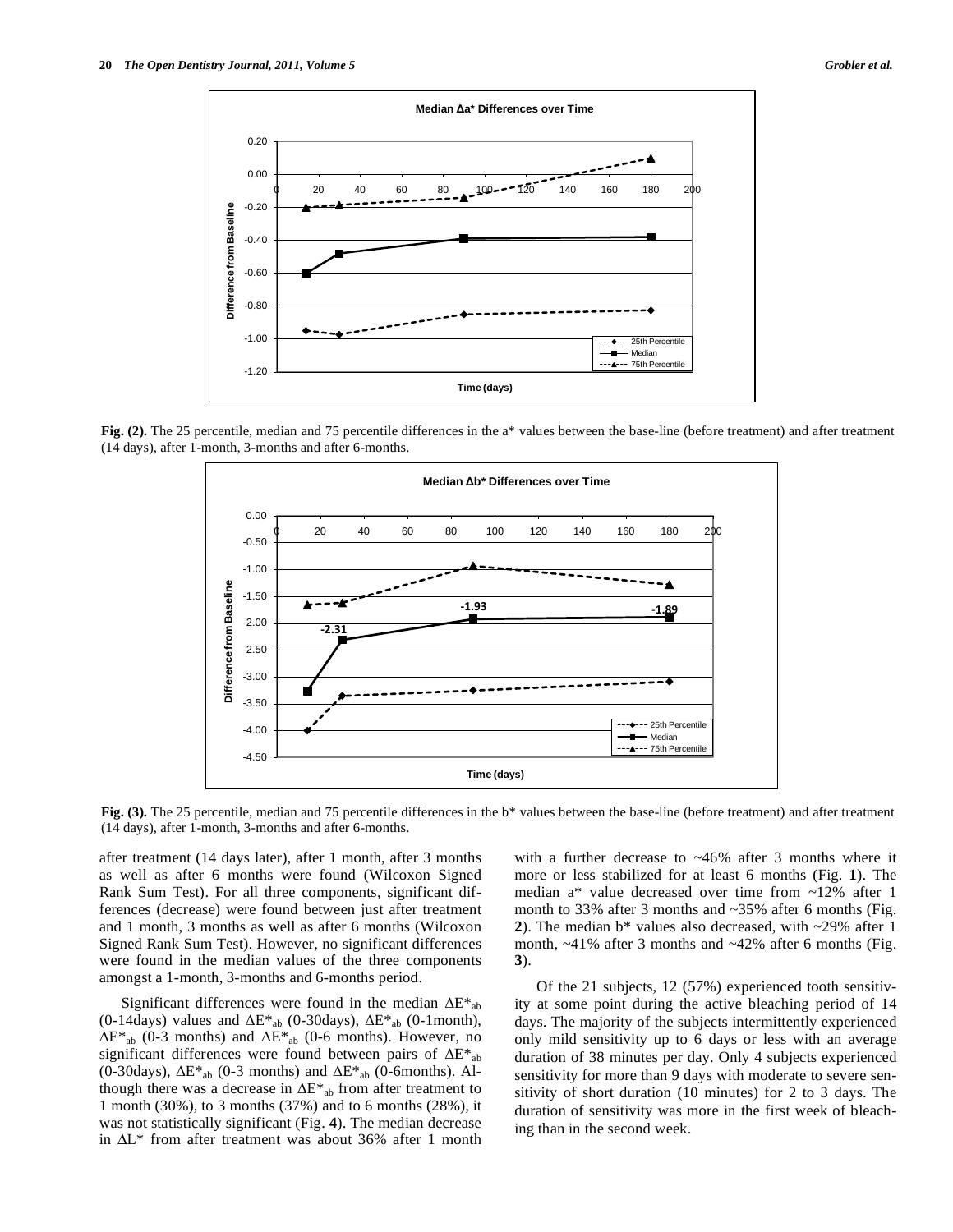

Fig. (4). The 25 percentile, median and 75 percentile differences in the  $\Delta E^*$ <sub>ab</sub> values between the base-line (before treatment) and after treatment (14 days), after 1-month, 3-months and after 6-months.

Of the total of 294 days of bleaching for the 21 subjects (14 days per subject) there was 72 days (24.5%) of sensitivity. The sensitivity was mild for 60 days (20%), moderate to severe for 12 days (4%).

## **DISCUSSION**

In this study a relatively sophisticated spectrophotometer was used to determine the color change of teeth. Less sophisticated spectrophotometers or colorimeters tend to have a high deviation between measurements and the results should be treated with caution. Apart from being a small computer the spectrophotometer used in this study (Model: CM-2600d, Konica Minolta Sensing, Inc., Japan) has its own built-in light source, constant illumination/viewing angles and constant "observer", which means observer conditions are uniform for all measurements. Before use, the instrument was calibrated, as outlined by the manufacturers. Briefly, a zero calibration into the air was first done, followed by a white calibration on the supplied white calibration plate. The instrument (Model: CM-2600d, Konica Minolta Sensing, Inc., Japan) has diffused illumination with a viewing angle of 8 degrees. The repeatability in terms of the standard deviation when  $\Delta E^*$ <sub>ab</sub> is measured is within 0.04, while the inter instrument agreement for the  $\Delta E^*$ <sub>ab</sub> measurement is within 0.2 (MAV/SCI).

In this study, the CIE system of color [20] was used which is a mixture of hue (green, red, blue, yellow etc), lightness (bright colors and dark colors) and saturation (vivid colors and dull colors). The instrument numerically measures the quantity of color in a three dimensional color space  $(L^*a^*b^*)$ . Where  $L^*$  indicates lightness/darkness (white/black), the a\* value varies from a negative side (more greenish) to the positive side (more reddish), while the b\* value varies from the more blue side (negative side) to the more yellow side (positive side).

Many studies used shade guides to measure the color of teeth. However, the shade guide has many limitations of which the major ones are: it is observer sensitive and it only gives an overall color value which is not broken down into L\*, a\* and b\* components, as for the spectrophotometer. Furthermore, it was reported that intra-evaluator agreement for the shade guide can be as low as 60% [21].

It is also possible to measure the overall color change  $(\Delta E^*_{ab})$  with the spectrophotometer as one value (like the shade guide). The formula then is:  $\Delta E^*{}_{ab} = [(\Delta L^*)^2 + (\Delta a^*)^2]$ +  $(\Delta b^*)^2$ ]<sup>1/2</sup>, where  $\Delta L^*$ ,  $\Delta a^*$  and  $\Delta b^*$  are the changes which occurred in these components [19]. However, measuring only  $\Delta E^*$ <sub>ab</sub> would limit the information about the real color of the tooth or the real change in color which took place during a treatment with a whitener which might vary from between different products.

The area between the 25 percentile and 50 percentile (Figs. **1-4**) gives an indication where 50% of the values are. This spreading of the results can be expected as a selection of subjects were made on the basis of teeth color A2 or darker and it can be expected that the lighter the teeth to be bleached the less the change would be and vice versa.

As in this study, most studies [2, 9, 22-24] also found relatively small changes in the a\* values and the major changes during tooth whitening took place in the L\* and b\* values.

From Fig. (4) it can be seen that the major  $\Delta E^*$ <sub>ab</sub> decrease of ~32% took place during the first month and then became more or less stable for at least 6 months. The decrease after 1 month (which is 2 weeks after the 14 day treatment) was already 32% which showed that the decrease just after treatment is quite fast. However, there was still about a 70% improvement which lasted for at least 6 months. On the other hand the decrease in the whiteness/brightness  $(L^*)$  and the yellowness  $(b^*)$  were approximately 46% and 42%, respectively. The a\* value also decreased fast, but least (Fig. **2**) and stabilized at a decrease of ~35%. The question however is whether this decrease of 46% is still acceptable as far as the whiteness/brightness of teeth is concerned or will it be necessary to re-bleach after 6 months. The answer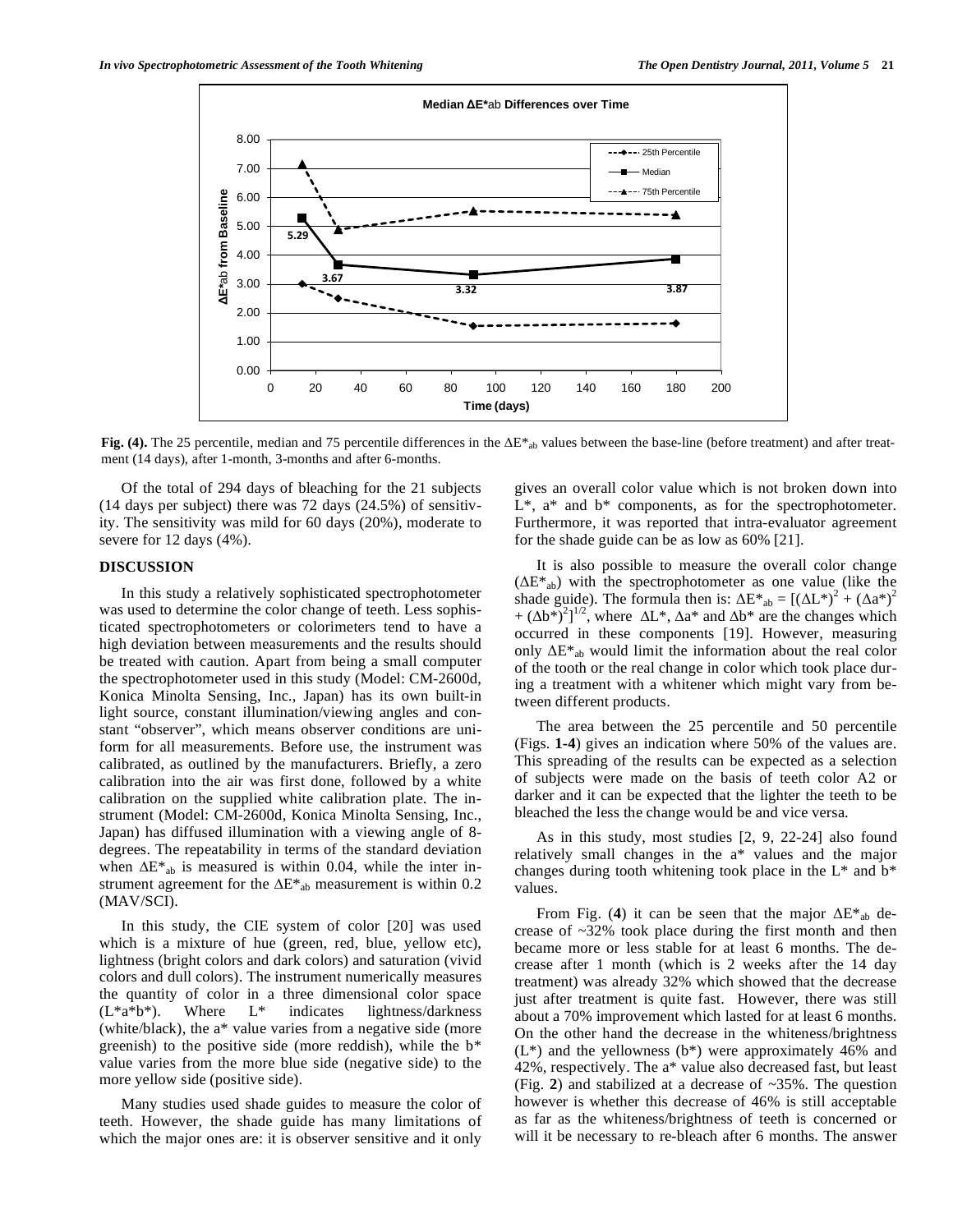to this question will vary from person to person. For some it might not be acceptable and vice versa.

No clinical trials could be found for Nite White 10% ACP. However, for the other previous Nite White products it varied from a total unit color improvement of 2.5 [25]; 6.0 [25]; 8.3 [26]; 8.81 [27] up to 9.6 units [9] in comparison to the 5.3 found (Fig. **4**) in this study. The improvement as a result of the Nite White ACP treatment was over 4 units in the  $L^*$  value, 3.3 units in the  $b^*$  value and only 0.6 units in the a\* value (Figs. **1-3**).

In another spectrophotometric study [9] approximately the same distribution was reported  $(\Delta E^*_{ab})$  for 10% carbamide peroxide (Nite White Excel, treated for 4 hours daily for 14 days and Opalescence 10% PF, treated for 4 hours daily for 14 days) with values 3.89 and 3.77, respectively. They reported a significant change of more than 3.6 in  $\Delta E^*$ ab (for both Opalescence 10% PF and Nite White Excel) which was lower than the 5.25 found for Nite White ACP (treated overnight for 14 days) in this study. Furthermore, a  $\Delta E^*$ ab increase of 3.66 units [17] (overnight for 14 days) and 3 units [3] (overnight for 14 days) was also reported for Opalescence 10% PF.

In contrast to this study, many studies did not apply the manufacturer's recommendation for the treatment period (overnight for 14 days). It also seems that the treatment period has an effect on the results and that a longer period of treatment and stronger peroxide solution is associated with better whitening [2-5].

Tooth sensitivity is a common clinical side effect of tooth bleaching and is expected to vary with: the treatment period, peroxide concentration, and type of bleaching agent. Therefore, it is difficult to compare tooth sensitivity results reported in the literature with our results. However, Karpinia *et al.* [18] reported tooth sensitivity or gingival irritation for 35- 40% of the subjects who used Nite White Excel 2 (10% carbamide peroxide) for 2 hours per day for 14 days. Leonard, *et al.* [16] reported tooth sensitivity or gingival irritation for 66% of the patients who bleached their teeth with Nite White Classic (10% carbamide peroxide) during the active treatment period. On the other hand, Callan, *et al.* [25] reported for Nite White Excel 2Z (2 week treatment period) only a 16% sensitivity but that was over a 302 days period. This can be expected as it was also found in this study that the sensitivity disappeared at the end of the treatment period (14 days). Pohjola *et al.* [15] reported a 25% gingival sensitivity for Nite White Excel 2Z when treated for 83 days but did not report sensitivity for any one of the products. Again it was calculated over a long period and what really happened over the treatment period would be masked. Thus, these values are well removed from the 25% found for Nite White 10% carbamide peroxide (with amorphous calcium phosphate, potassium nitrate, and fluoride) in the present study during the 14 day treatment period.

Some believe that tooth sensitivity can be decreased by the addition of various chemicals such as potassium nitrate, fluoride and amorphous calcium phosphate (ACP) [7]. In this sense a significant reduction in the hypersensitivity was reported with the addition of amorphous calcium phosphate (ACP) to a 16% carbamide whitener [28]. However, in anamorphous calcium phosphate relative to the presence of potassium nitrate and fluoride could not make a difference in the sensitivity over a three month period [6]. Matis *et al*. [6], compared two bleaching products with different desensitizing agents and reported that 15% carbamide peroxide with potassium nitrate and fluoride showed no significant difference in sensitivity compared to 16% carbamide peroxide with amorphous calcium phosphate. Tam [29] reported that the addition of potassium nitrate and fluoride to 10% carbamide peroxide bleaching gel resulted in less sensitivity compared to the bleaching gel without any desensitizing agent.

The above clinical data indicated no difference in tooth sensitivity between amorphous calcium phosphate on the one side and potassium nitrate plus fluoride on the other side. However, it is possible that a combination of all three might have a combined effect. A deduction which could be made from the above is that Nite White 10% ACP (with amorphous calcium phosphate, potassium nitrate, and fluoride) with all three mentioned chemicals showed a lower tooth sensitivity (25%) than its predecessors [5, 9, 14-18] without it.

The final question then would be whether the total color change found in this study would be visible to the human eye. Tooth colour is a combination of intrinsic and extrinsic colourations [30] and follows highly irregular light paths through the tooth structure before emerging at the surface and reaching the eye of the observer [31]. In and article [32] it was reported that only a change in the  $\Delta E^*$  value of about 3.3 and more would be visible by the human eye. The change in  $\Delta E^*$  (5.29) found in this study (Fig. 4) therefore, is far more than the value mentioned and it can be accepted that the use of Nite White 10% as a tooth whitener should also have a clearly visible tooth color improvement.

#### **CONCLUSION**

Nite White ACP demonstrated significant toothwhitening (unit increase  $= 5.29$ ) with a low tooth sensitivity (25%) probably due to the presence of amorphous calcium phosphate, potassium nitrate, and fluoride. The whitening effect decreased the most after one month and then maintained well even at a 6-month period (units 3.89). The whiteness/brightness  $(L^*)$  decreased with 36%, the a\* value with 12% and the b\* value (yellowness) with 29% after 1 month.

### **REFERENCES**

- [1] Kihn PW. Vital tooth whitening. Dent Clin N Am 2007; 51: 319-31.
- [2] Meireles SS, Heckmann SS, Santos IS, Della Bona A, Demarco FF. A double blind randomized clinical trial of at-home tooth bleaching using two carbamide peroxide concentrations: 6-month follow-up. J Dent 2008; 36(11): 878-84.
- [3] dos Santos Medeiros MC, de Lima KC. Effectiveness of nightguard vital bleaching with 10% carbamide peroxide: a clinical study. J Can Dent Assoc 2008; 74(2): 163-163e.
- [4] Goo DH, Kwon TY, Nam SH, Kim HJ, Kim KH, Kim YJ. The efficiency of 10% carbamide peroxide gel on dental enamel. Dent Mater J 2004; 23(4): 522-7.
- [5] Ritter AV, Leonard RH Jr, St Georges AJ, Caplan DJ, Haywood VB. Safety and stability of nightguard vital bleaching: 9 to 12 years post-treatment. J Esthet Restor Dent 2002; 14(5): 275-85.